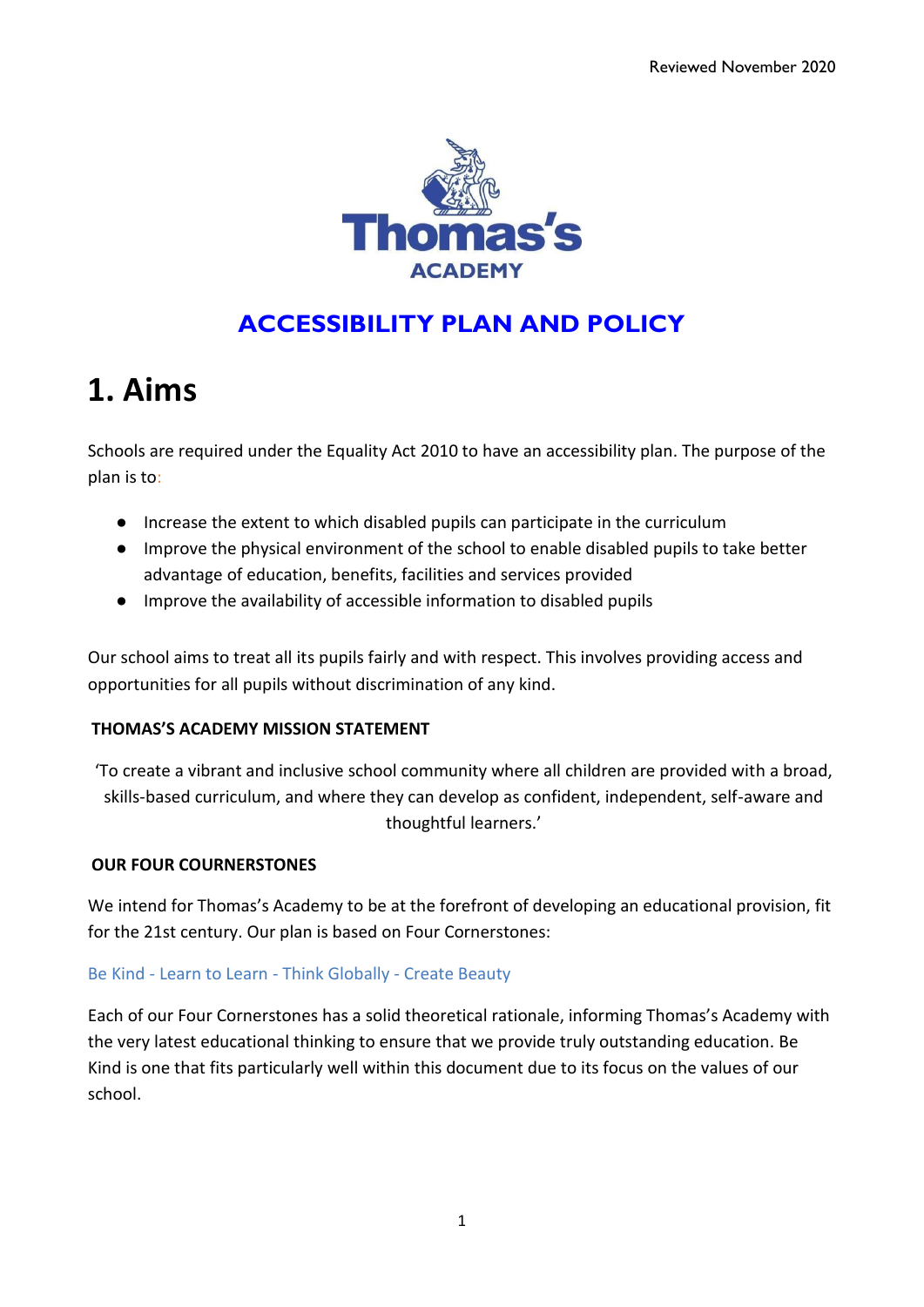## **BE KIND**

Thomas's Academy is guided by the values that underpin the approach at all of the Thomas's Schools. These values: KINDNESS, HONESTY, RESPECT, INDEPENDENCE, CONFIDENCE, LEADERSHIP & HUMILITY are developed further through the 'Character Curriculum' at the Academy.

This plan will be made available online on the school website, and paper copies are available upon request.

Our school is also committed to ensuring staff are trained in equality issues with reference to the Equality Act 2010, including understanding disability issues.

Our school's complaints procedure covers the accessibility plan. If you have any concerns relating to accessibility in school, this procedure sets out the process for raising these concerns.

# **2. Legislation and guidance**

This document meets the requirements o[f](http://www.legislation.gov.uk/ukpga/2010/15/schedule/10) [schedule 10 of the Equality Act 2010](http://www.legislation.gov.uk/ukpga/2010/15/schedule/10) and the Department for Education (DfE[\)](https://www.gov.uk/government/publications/equality-act-2010-advice-for-schools) [guidance for schools on the Equality Act 2010.](https://www.gov.uk/government/publications/equality-act-2010-advice-for-schools)

The Equality Act 2010 defines an individual as disabled if he or she has a physical or mental impairment that has a 'substantial' and 'long-term' adverse effect on his or her ability to undertake normal day to day activities.

Under th[e](https://www.gov.uk/government/publications/send-code-of-practice-0-to-25) [Special Educational Needs and Disability \(SEND\) Code of Practice](https://www.gov.uk/government/publications/send-code-of-practice-0-to-25), 'long-term' is defined as 'a year or more' and 'substantial' is defined as 'more than minor or trivial'. The definition includes sensory impairments such as those affecting sight or hearing, and long-term health conditions such as asthma, diabetes, epilepsy and cancer.

Schools are required to make 'reasonable adjustments' for pupils with disabilities under the Equality Act 2010, to alleviate any substantial disadvantage that a disabled pupil faces in comparison with non-disabled pupils. This can include, for example, the provision of an auxiliary aid or adjustments to premises.

This policy complies with our funding agreement and articles of association.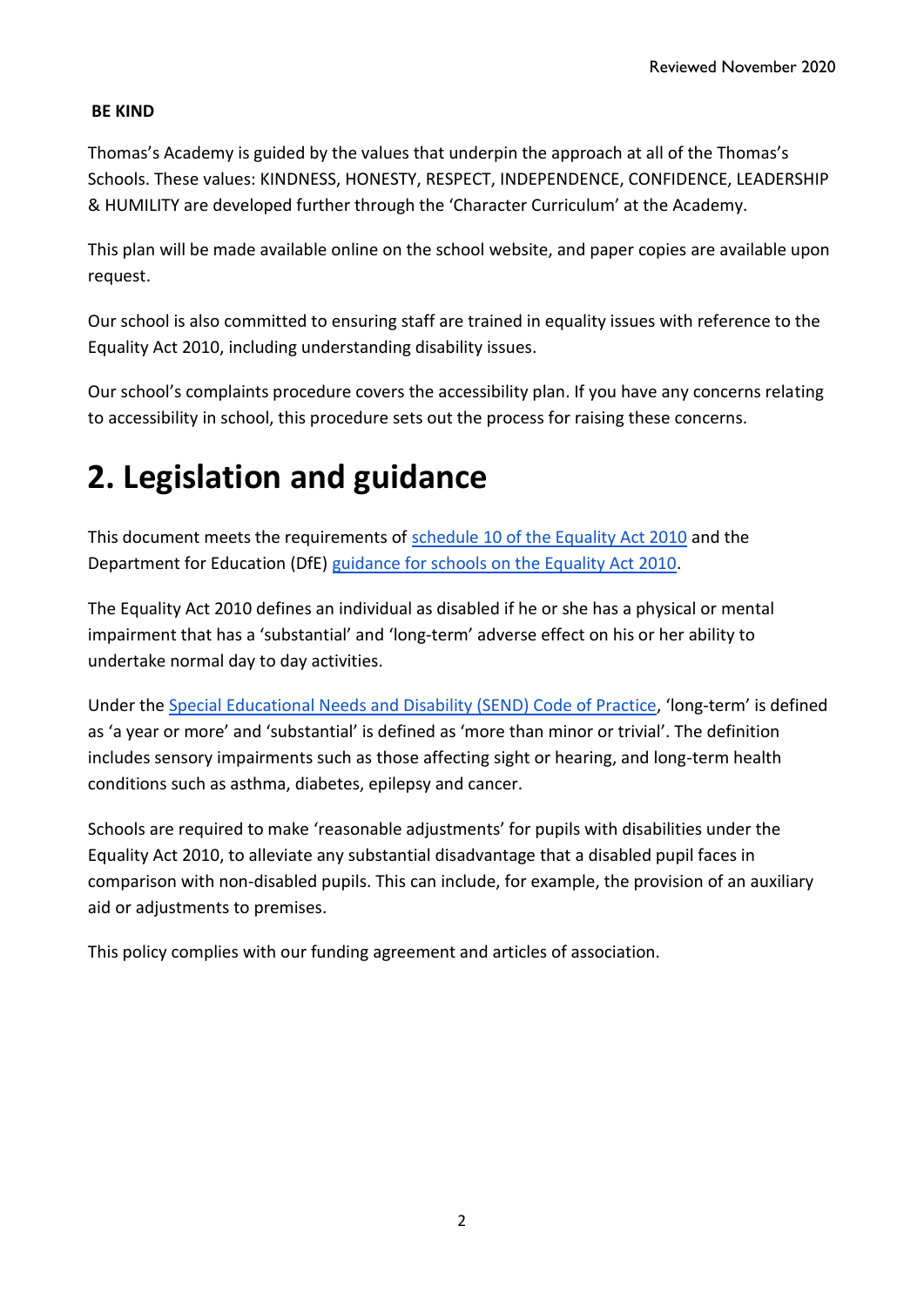#### **ACCESSIBILITY PLAN**

| Objective                                                                                                                                            | <b>Lead Person</b>         | <b>Strategy</b>                                                                                                                                                                                                                                                                                                                                                                                                    | <b>Time</b> | <b>Success Criteria</b>                                                                                                                                                                                                                                                                                                                                                                                                                  |
|------------------------------------------------------------------------------------------------------------------------------------------------------|----------------------------|--------------------------------------------------------------------------------------------------------------------------------------------------------------------------------------------------------------------------------------------------------------------------------------------------------------------------------------------------------------------------------------------------------------------|-------------|------------------------------------------------------------------------------------------------------------------------------------------------------------------------------------------------------------------------------------------------------------------------------------------------------------------------------------------------------------------------------------------------------------------------------------------|
| Curriculum-continue<br>to support access to<br>the curriculum for all<br>pupils                                                                      | SENDCo and SLT             | The school will continue to seek and follow the advice<br>of LA services, such as specialist teacher advisers and<br>SEN advisers and appropriate health professionals from<br>the local NHS trust.                                                                                                                                                                                                                | Ongoing     | Have a successful relationship with outside<br>agencies and monitor these children regularly<br>to measure progress.                                                                                                                                                                                                                                                                                                                     |
| Curriculum-To ensure<br>that all pupils have<br>the correct level of<br>support and the<br>correct type of<br>provision for their<br>individual need | SENDCo                     | The school's SENDCo, in conjunction with class<br>teachers, has the day-to-day responsibility for<br>monitoring the progress and attainment of pupils with<br>disabilities, and ensuring reasonable adjustments are<br>made to enable them to access the curriculum, and<br>wider school activities. This may include the<br>deployment of Learning Support Assistants appropriate<br>to facilitate participation. | Ongoing     | All pupils will be regularly monitored by<br>SENDCo and Assessment Lead to ensure<br>progress. Termly Intervention meetings led by<br>the SENDCo will monitor the success of<br>different interventions at the school and<br>pinpoint how we can further help a child<br>access the curriculum better.                                                                                                                                   |
| Curriculum-To train<br>staff to ensure that<br>they can support all<br>children effectively                                                          | SENDCo and SLT             | Staff will be provided with appropriate training to<br>enable them to devise a curriculum which seeks to<br>remove potential barriers to learning and addresses<br>the needs of all pupils.                                                                                                                                                                                                                        | Ongoing     | Quality Training to aid learning experiences<br>from:<br><b>Educational Psychologist</b><br>$\bullet$<br><b>ASD Outreach workers</b><br>$\bullet$<br>Specialist teachers of children with<br>$\bullet$<br>global developmental delay<br>Speech and Language Therapists<br>$\bullet$<br><b>EAL Advisors</b><br>VI teachers<br>HI teachers<br>Health professionals e.g. community<br>nursing team, school nurse<br>Occupational therapists |
| Curriculum- For the<br>curriculum to include<br>opportunities to raise<br>awareness of<br>disability in order to<br>promote<br>understanding.        | PSHE Lead Teacher          | Aspects of a new approach called Inspiring Living will<br>include aspects of disability awareness. One of our 4<br>Cornerstones at TA is 'Be Kind'. Within this cornerstone<br>are many opportunities to discuss equality. Also by<br>addressing British Values through our curriculum, in<br>itself promotes the need for an appreciation of all<br>people no matter their race, religion or disability.          | Ongoing     | Pupils will have an understanding of equality<br>for all people no matter their race, religion,<br>able bodied or disabled.                                                                                                                                                                                                                                                                                                              |
| Curriculum-To further<br>allow access for more<br>children to alternative<br>methods of recording<br>work through the use<br>of iPad technology.     | ICT Lead teacher<br>SENDCo | More iPads purchased within the school so each child<br>Ongoing<br>has easy access to iPads whenever required. Liaison<br>with Digital Leads from Thomas's schools to discuss<br>further ICT approaches and APPs to support children<br>communication<br>further.                                                                                                                                                  |             | Technology within the school will be<br>maximised to support children who need to<br>use alternative methods of recording or                                                                                                                                                                                                                                                                                                             |
| Environment- To fully<br>resource a room for<br>Sensory provision on<br>the ground floor.                                                            | SENDCo                     | The school has several sensory spaces - these need to<br>remain well-resourced and well cared for. Set up a<br>team of Learning Assistants to monitor these spaces.<br>Identify an appropriate location for a sensory room on<br>the ground floor with Early Years Leader.<br>Part of the community classroom has been used to<br>provide a space for sensory activities                                           | Ongoing     | Children with sensory needs will be able to<br>access this provision in a purposely designed<br>room whenever required.                                                                                                                                                                                                                                                                                                                  |

#### **PROVISION OF INFORMATION**

The school will make itself aware of local services, including those provided through the LA, for providing information in alternative formats when required or requested.

- o Using interpreters when necessary
- o Look into having the website able to be viewed in different languages

#### **LINKED POLICIES**